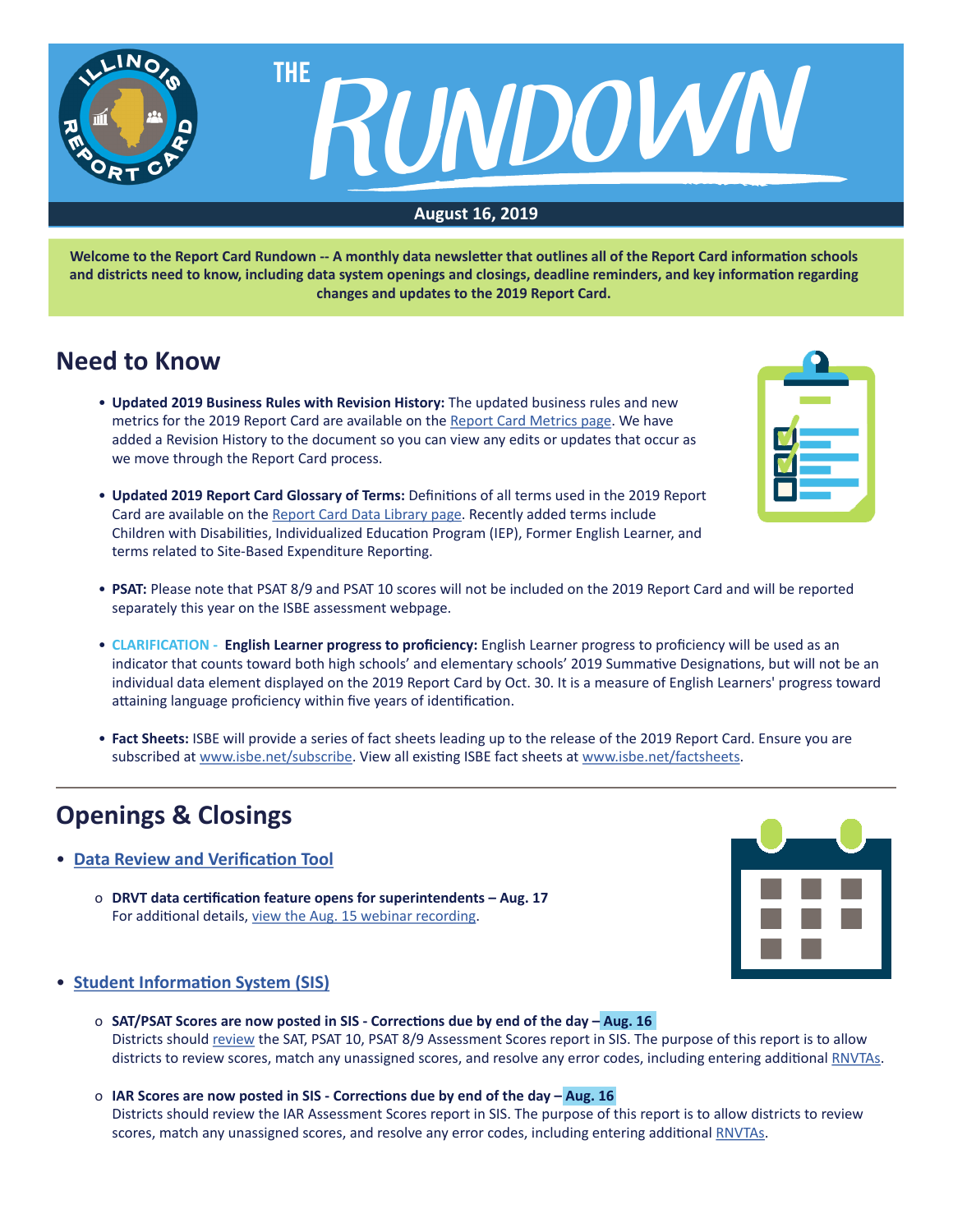o **DLM-AA Scores are now posted in SIS - Corrections due by end of the day – Aug. 16**

Districts should again review the DLM-AA Assessment Correction and Score report in SIS. The purpose of this report is to allow districts to review scores, match any unassigned scores, and resolve any error codes, including entering additional [RNVTAs](https://www.isbe.net/Documents/reason-no-valid-test-attmpt.pdf).

### • **[Site-Based Expenditure Reporting](https://www.isbe.net/site-based)**

- o **SBER office hours** will be expanded to accommodate any LEAs needing to make edits to their submissions before **Aug. 30.** LEA leaders can see available times and sign up at <https://calendly.com/site-based>.
- o **SBER Report Card Visualization Preview:** A new SBER resource has been posted providing LEAs sample [visualizations](https://www.isbe.net/Documents/SBER-Visualization-Overview-Districts.pdf) of how the SBER data will [appear](https://www.isbe.net/Documents/SBER-Visualization-Overview-Districts.pdf) on the Report Card. This resource may be especially important for LEAs considering edits to their SBER submission in order to accommodate optional district-level and/or school-level narrative.

# **Reminders**

- **[SIS](https://www.isbe.net/Pages/Student-Information-System.aspx)**
	- **o Assessment Corrections Due Aug. 16**
- **Data Review and Verification Tool**
	- **o DRVT window opened via MyIRC July 1**
	- **o Superintendent Data Certification in DRVT due Sept. 9**
		- Early Access: Summative Designation / Report Card Educator Preview  **Oct. 1**
		- Standard Access: Summative Designation / Report Card Educator Preview  **Oct. 15**

# **Dive Deeper**

- **In Case You Missed It…**
	- **o Back to School Deep-Dive: Summative Designations Aug. 15**

This session is for all district or school administrators and is designed to give a deep look at the process, data, and scoring of the indicators that contribute to a school's summative designation, including those indicators that are new for Report Card 2019. This includes looking at where and how students are counted to arrive at a summative rating and how and when that differs from the Report Card. We will discuss the scoring of each individual indicator, how these indicator scores are combined into an index score, and how these index scores lead to a final summative designation. We will walk through "real" scoring examples and preview support resources to come. View the [presentation](https://www.isbe.net/Documents/2019-Summative-Designations-Deep-Dive.pdf).

**o Superintendent Signoff Details/Report Card Open Forum – Aug. 14**

The Report Card team discussed the new function in the Data Review and Verification Tool that allows Superintendent's to certify their District's Report Card data. Certifying is required for ALL districts and certification is due on Sept. 9. The certification feature will go live in the DRVT on Aug. 17, giving Superintendents just over three weeks to review their Report Card metrics and certify their accuracy. Representatives from the EIS, SIS, and the Assessment teams will be on hand to answer your questions about the Report Card process. [View the recording](https://attendee.gotowebinar.com/recording/5581099433205520131).

**o Back to School Deep-Dive Webinar: 2019 Report Card – Aug. 13** The Report Card team hosted a Back to School webinar to update the field on the 2019 Report Card timeline, provide an overview of the process, explain new metrics for 2019, and provide information on new tools and resources. [View the recording](https://register.gotowebinar.com/recording/7579770779452685315).